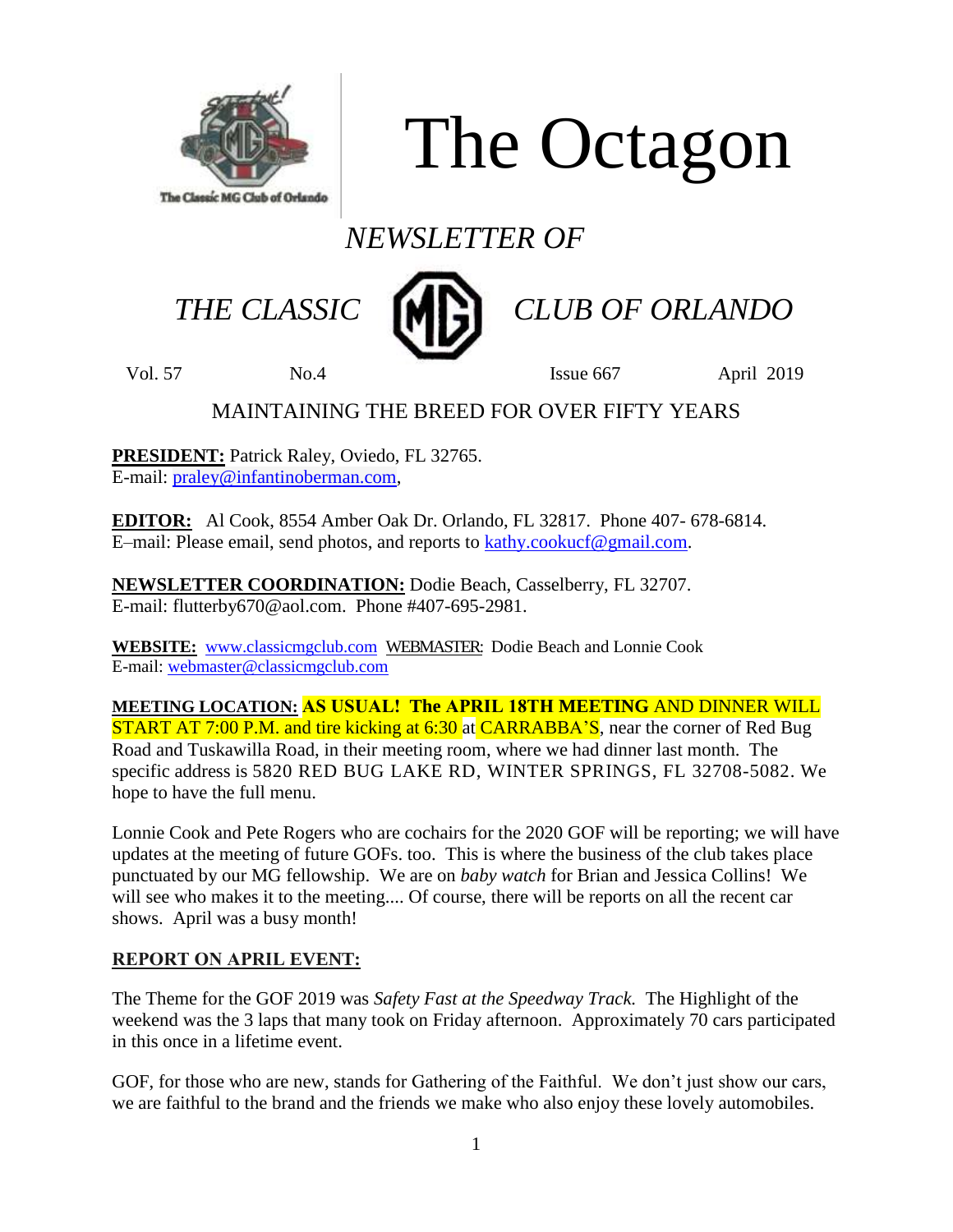While not every car is beautiful in a traditional sense (yes, we even show those which are a bit rough) they are beautiful and loved in our eyes.



The MG Classics of Jacksonville, Florida did a fantastic job of planning and executing the GOF South which was held at the historic Plaza Resort and Spa directly on Daytona Beach. The location could not be better. We had a private parking lot with so many beautiful cars including prewar beauties and racers. In addition to the showing, there were tech sessions on Friday and at the show roving tech sessions by Glen Lenhard.

Let's not forget the drives to nearby locations including the Living Legends museum and the Ormond Loop followed by MG fellowship at a local watering hole.

For those who arrived on Thursday, there were tours to the Lighthouse and "North Turn". For more pictures and information about show winners, see the Jacksonville clubs website: <https://www.mgclassics.org/gofsouth> . Also, if you want to purchase a shirt for the racetrack drivers, there should be information posted.



### **RACETRACK PICTURES**



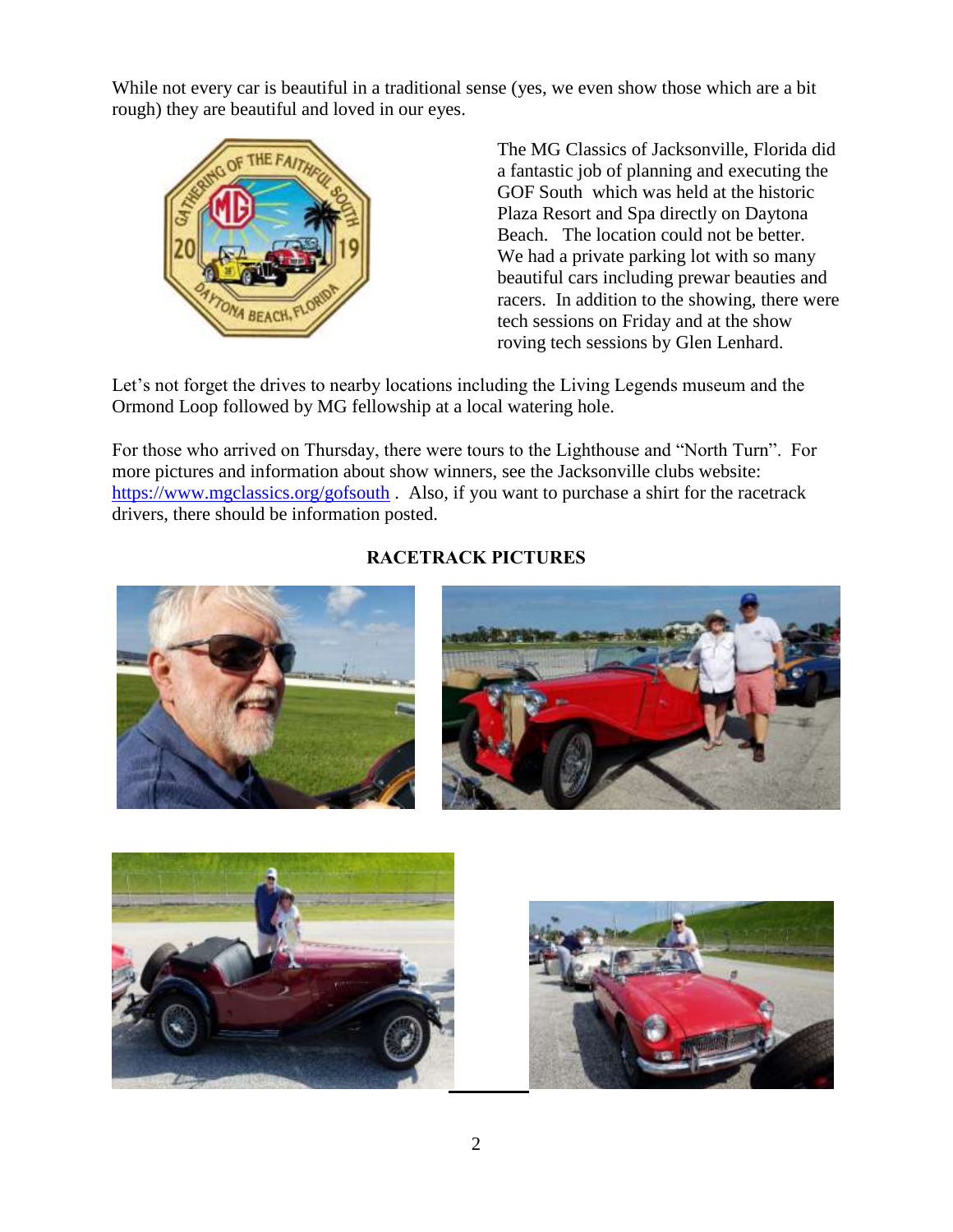

### **BEAUTIFUL DAY FOR A SPIN ON**

**THE TRACK**



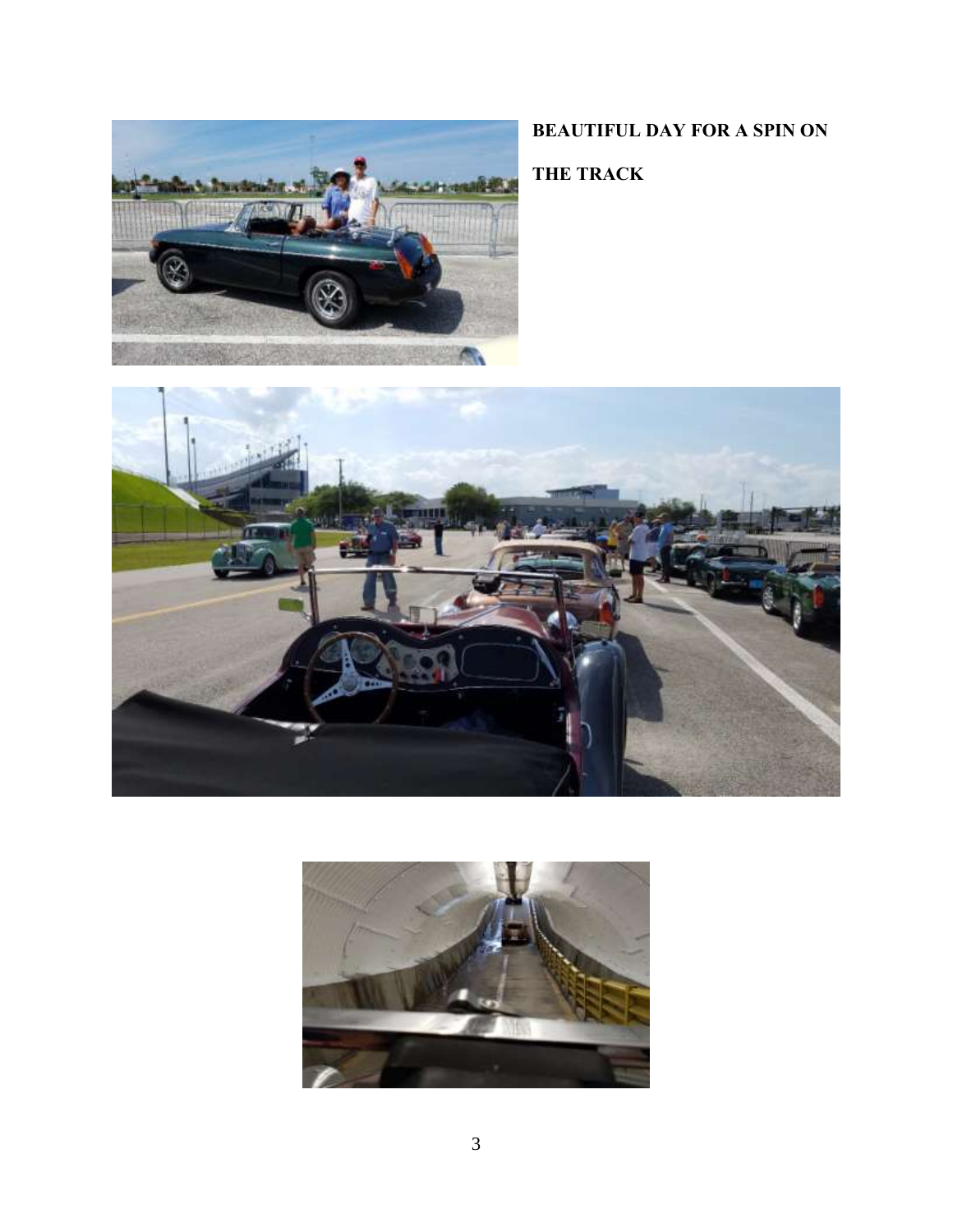### **BANQUET**



## **AWARDS**